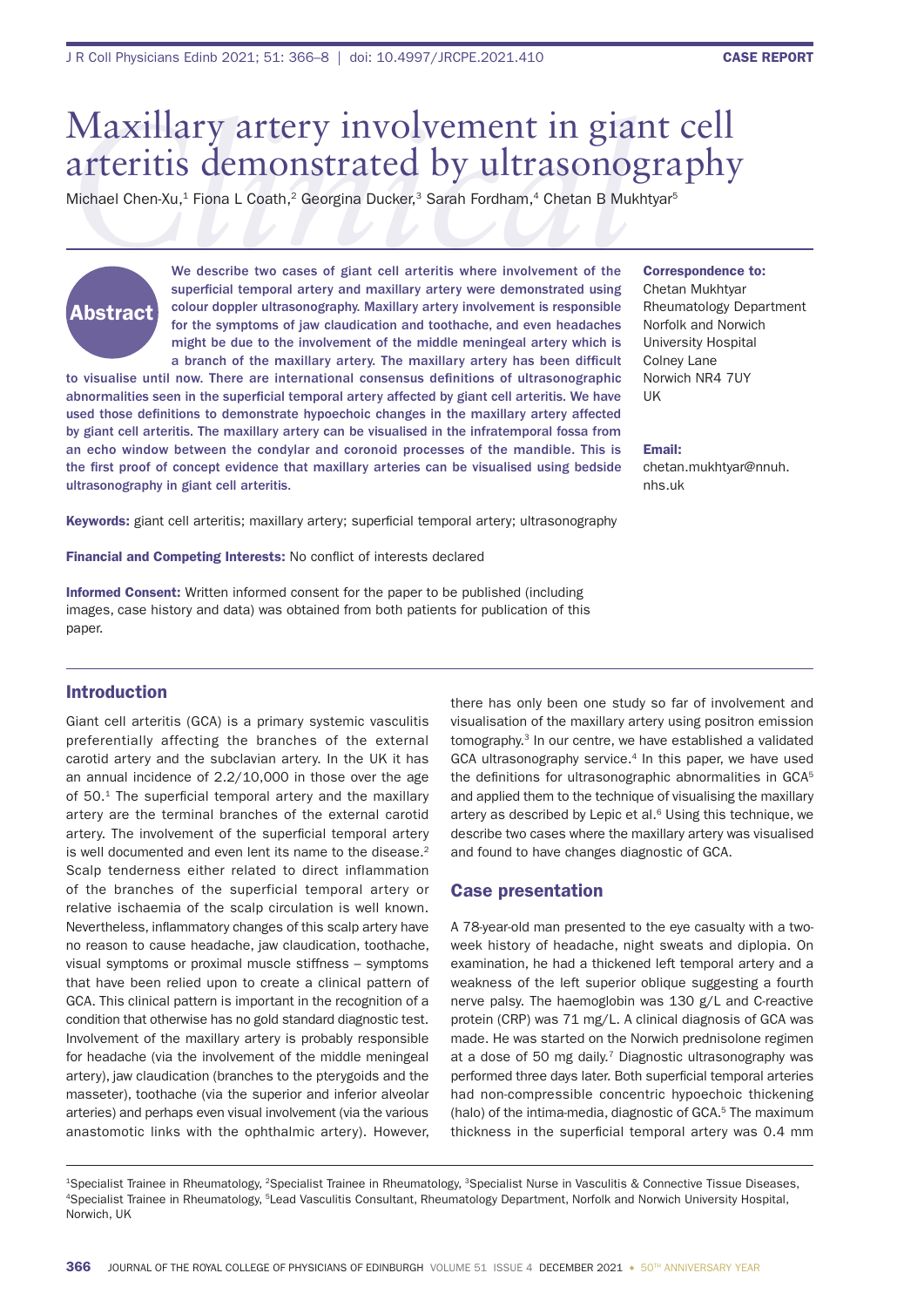Figure 1 Longitudinal (left) and transverse (right) view of the maxillary artery demonstrating hypoechoic concentric thickening measuring 0.8 mm (left), 0.5 mm (right). Images taken with L4-12t probe on a GE LOGIQ e ultrasonography machine. B mode frequency 8.0 MHz; colour frequency 4.2 MHz; pulse repetition frequency 1.9.



bilaterally. We also imaged the maxillary artery. A halo of 0.7 mm was observed on the right and 0.8 mm on the left (Figure 1). On review five weeks later, he was asymptomatic and his CRP had fallen to 4 mg/L.

An 80-year-old woman was referred to the rheumatology clinic with a six-month history of weight loss and anorexia. She had a previous history of bowel cancer. Her CRP was >120 mg/L consistently over the previous six months. Investigations geared towards raised inflammatory markers and included a computed tomography (CT) scan of chest, abdomen and pelvis, and endoscopic examinations of upper and lower gastrointestinal tract were unremarkable. Serum protein electrophoresis was not diagnostic. Antinuclear antibodies (ANA) positivity precipitated a rheumatology referral. Clinical examination revealed a right axillary artery bruit. Ultrasonography of the superficial temporal arteries demonstrated a bilateral halo measuring 0.4 mm on the left and 0.7 mm on the right. Both maxillary arteries demonstrated a halo, 0.9 mm on the right and 1.7 mm on

Figure 2 Transverse image of the maxillary artery showing hypoechoic concentric thickening of the intima-media measuring 1.7 mm. Image taken with L4-12t probe on a GE LOQIQ e ultrasonography machine. B mode frequency 8.0 MHz; colour frequency 4.2 MHz; pulse repetition frequency 3.2.



the left (Figure 2). A diagnosis of GCA was established and she was started on prednisolone 50 mg daily.

## **Discussion**

We have described two individuals with a typical history of GCA who were diagnosed using ultrasonography. However, in both cases, we also found abnormalities of the maxillary artery in addition to the superficial temporal artery. Historically, when patients have presented with a typical history and have had a negative temporal artery biopsy, they have continued to be treated as having  $GCA$ <sup>8</sup> It is plausible that in these individuals, maxillary artery ultrasonography would have been able to establish the diagnosis of GCA in the other terminal branch of the external carotid artery. There is international consensus on the definitions of abnormalities encountered in the superficial temporal artery.<sup>5</sup> It is not unreasonable to use the same definitions when imaging the maxillary artery which, along with the superficial temporal artery, is a co-terminal branch of the external carotid artery.

The technique to view the maxillary artery has been described in detail.<sup>6</sup> The artery is viewed in the infratemporal fossa between the condylar and coronoid processes of the mandible. The temporomandibular joint must be semi-depressed to allow an optimum window. We achieved this by using the mouthguard used for upper gastrointestinal endoscopy. The longitudinal view of the artery is viewed by keeping the probe at a 45º angle to Reid's line (a line joining the base of the orbit to the top of the external auditory meatus), which represents the base of the skull (Figure 3). The artery is not always visible because of a normal anatomical variation where it lies deep to the lateral pterygoid muscle. Lepic et al. visualised it in 85% of their patients.<sup>6</sup>

The involvement of the maxillary artery in GCA is supported on clinical and anatomical grounds. Chewing difficulties and jaw claudication are present in up to 45% of individuals with GCA.9 The muscles of mastication are supplied directly by the maxillary artery. The maxillary artery is the larger of the